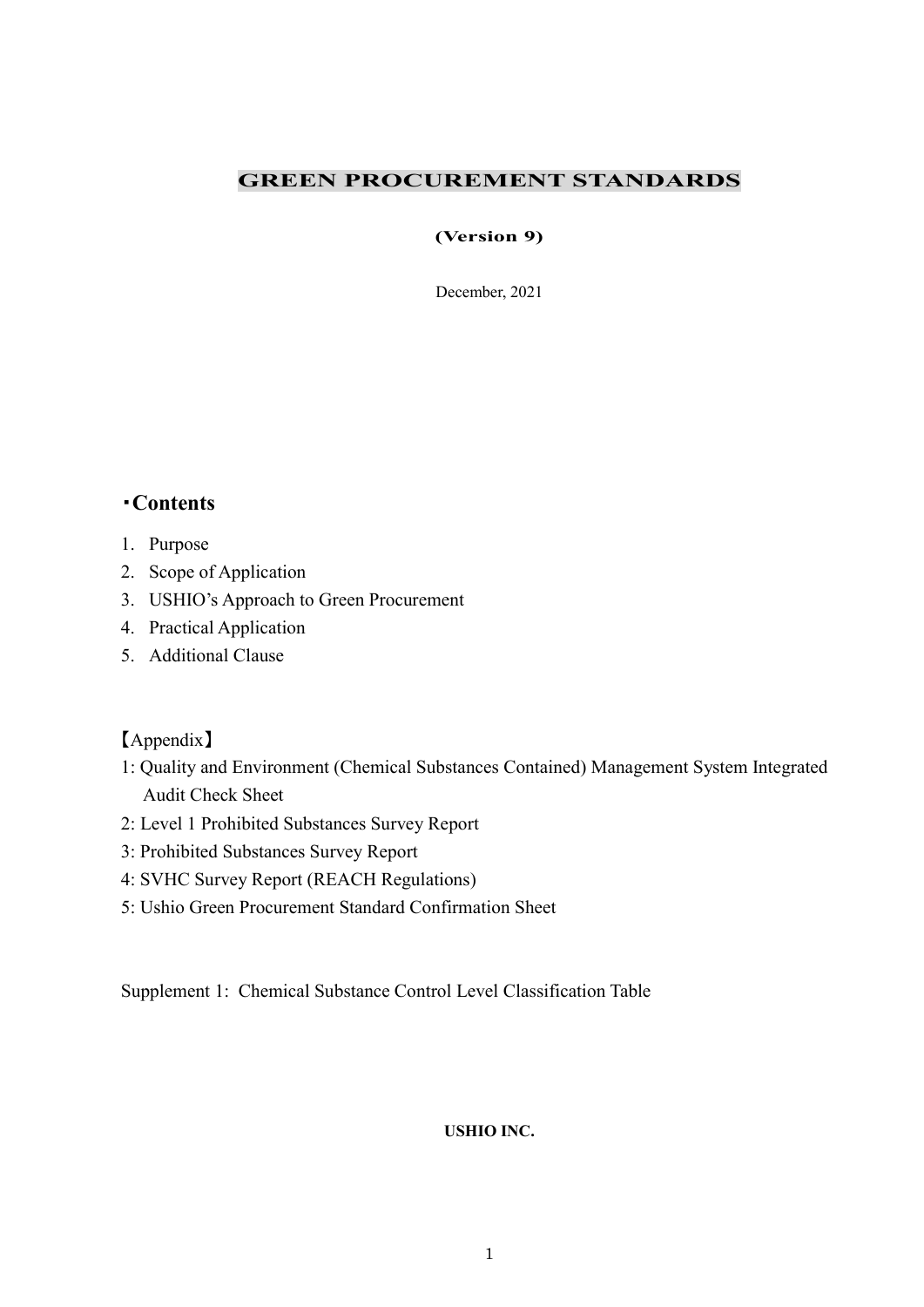# ・Introduction

Towards realization of a sustainable society in harmony with the environment, USHIO INC. observes laws and regulations and is tackling environmental preservation and striving for effective use of limited resources.

To this end, the Harima Division version of the Green Procurement Standards was formulated in December 2003. Subsequently, the first edition of the Green Procurement Standards for the entire Company was formulated in December 2006, followed by the several re-editions up to date. These standards are in compliance with laws and regulations in Japan and overseas, and are aimed at managing chemical substances contained in products.

We will promote "Green Procurement" vigorously. However, this will require a comprehensive measure which involves the cooperation of both USHIO and our suppliers. We would like to request our suppliers understanding and cooperation with our Green Procurement Standards.

Reference laws and regulations:

- \* EU RoHS Directive: https://eur-lex.europa.eu/legal-content/EN/TXT/PDF/?uri=CELEX:32015L0863&rid=1
- \* REACH Regulation SVHC: http://echa.europa.eu/web/guest/candidate-list-table
- \* REACH Regulation (AnnexXVII), etc.:

http://echa.europa.eu/web/guest/regulations/reach/legislation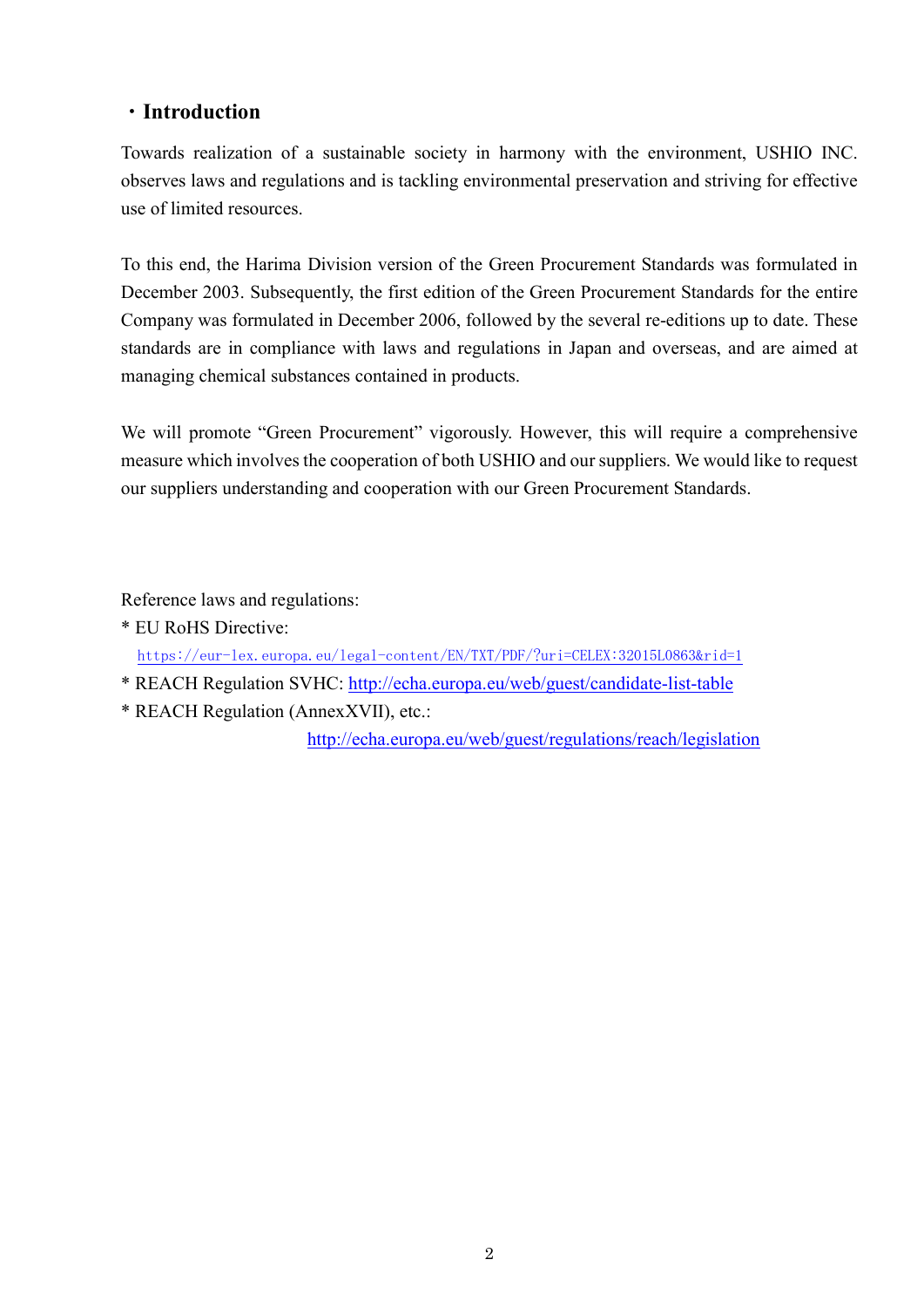#### 1. Purpose

USHIO created the "Green Procurement Standards" as guidelines concerning the purchase of materials by pursuing the maintenance and improvement of environmental preservation activities under its basic environmental policies to fulfill its social responsibility through business activities that correspond to as well as take into consideration the demands of the Earth, society and our customers. USHIO will promote procurement together with suppliers in accordance with these Green Procurement Standards.

#### 2. Scope of Application

- (1) The standards shall apply to materials used for USHIO products such as parts, semi-finished products (assembled parts, unit parts), primary raw materials, packaging materials and auxiliary materials such as operation manuals.
- (2) The standards shall also apply to things having direct contact with product structure materials or any substances used that could possibly remain in materials, such as cleaning agents, during the production process.

### 3. USHIO's Approach to Green Procurement

We will operate our green procurement as per the diagram shown below.

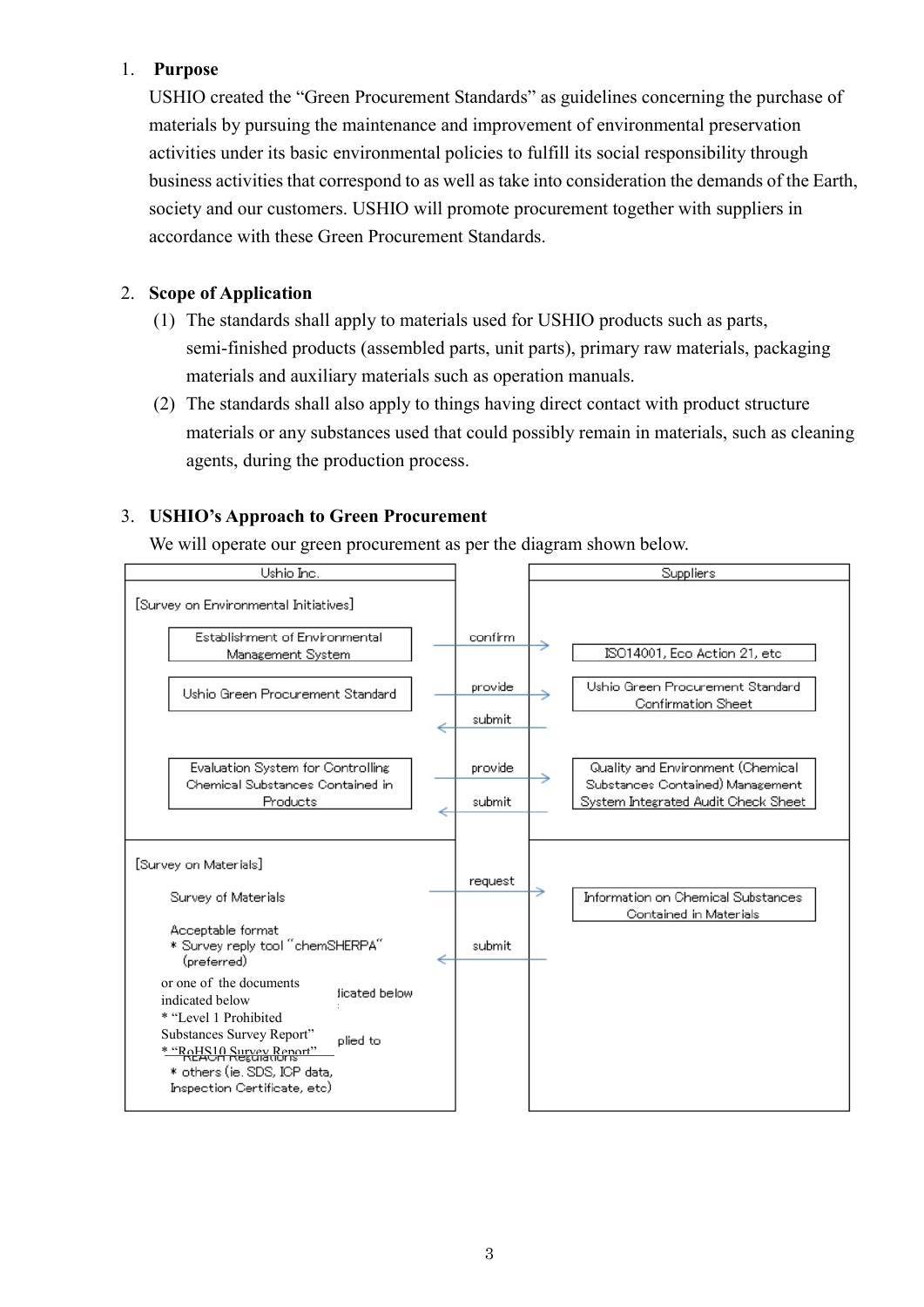#### 4. Practical Application

- 4-1. Survey on Environment
	- (1) Establishment of Environmental Management System USHIO requests suppliers to establish environmental management systems (certification such as ISO14001, Eco Action 21, etc.) based on compliance with laws and regulations.
	- (2) USHIO Green Procurement Standard Confirmation Sheet USHIO may request suppliers to submit USHIO Green Procurement Standard Confirmation Sheet (Appendix 5), if you have an old version of the "Basic Transaction Agreement" (does not include Article 37 "Environmental Management").
	- (3) USHIO will evaluate suppliers based on such documents as Appendix 1 Quality and Environment (Chemical Substances Contained) Management System Integrated Audit Check Sheet (Appendix 1).

| <b>Evaluation Period</b> | Explanations                                                                                                                                   |
|--------------------------|------------------------------------------------------------------------------------------------------------------------------------------------|
| lNew Contract            | At the time of handing out specifications or submission of<br>manufacturing drawings.                                                          |
| When suppliers change    | At the time of changes in corporate structure of suppliers (as<br>per respective business sites).                                              |
| Others                   | At the time Ushio judges the supplier's Environmental control<br>system is shy to meet USHIO's standard, such as failure on the<br>compliance. |

\* USHIO may ask suppliers for their-survey, and/or the site audit if necessary. In case the result is shy to USHIO's standard, USHIO will request the system improvement

#### 4-2. Survey on Materials

 Please submit Chemical substances contained in products information based on the primary format such as chemSHERPA as shown below.

#### ・ chemSHERPA

\* chemSHERPA is available at the following URL, which is provided by JAMP. https://chemsherpa.net/english/tool

 USHIO may ask suppliers the format other than chemSHERPA depending on our product categories.

- ・ "Level 1 Prohibited Substances Survey Report" (Appendix 2)
- ・ "RoHS10 Survey Report" (Appendix 3)
- "Survey Report of SVHC Stipulated by REACH Regulation"(Appendix 4)
- ・ Others(i.e. SDS, MIL sheet, ICP data, raw material identification certificate)

| Others (i.e. SDS, MIL sheet, ICP data, raw material identification certificate) |                                                                                                       |  |  |
|---------------------------------------------------------------------------------|-------------------------------------------------------------------------------------------------------|--|--|
| <b>Evaluation Period</b>                                                        | Explanations                                                                                          |  |  |
| New Material                                                                    | At the time of agreement on specification (or USHIO requests<br>the survey prior to the procurement). |  |  |
| When suppliers change<br>specifications                                         | At the time of specification change at USHIO and/or suppliers.                                        |  |  |
| When standard changes                                                           | At the time of standard change, USHIO requests the survey<br>accordingly.                             |  |  |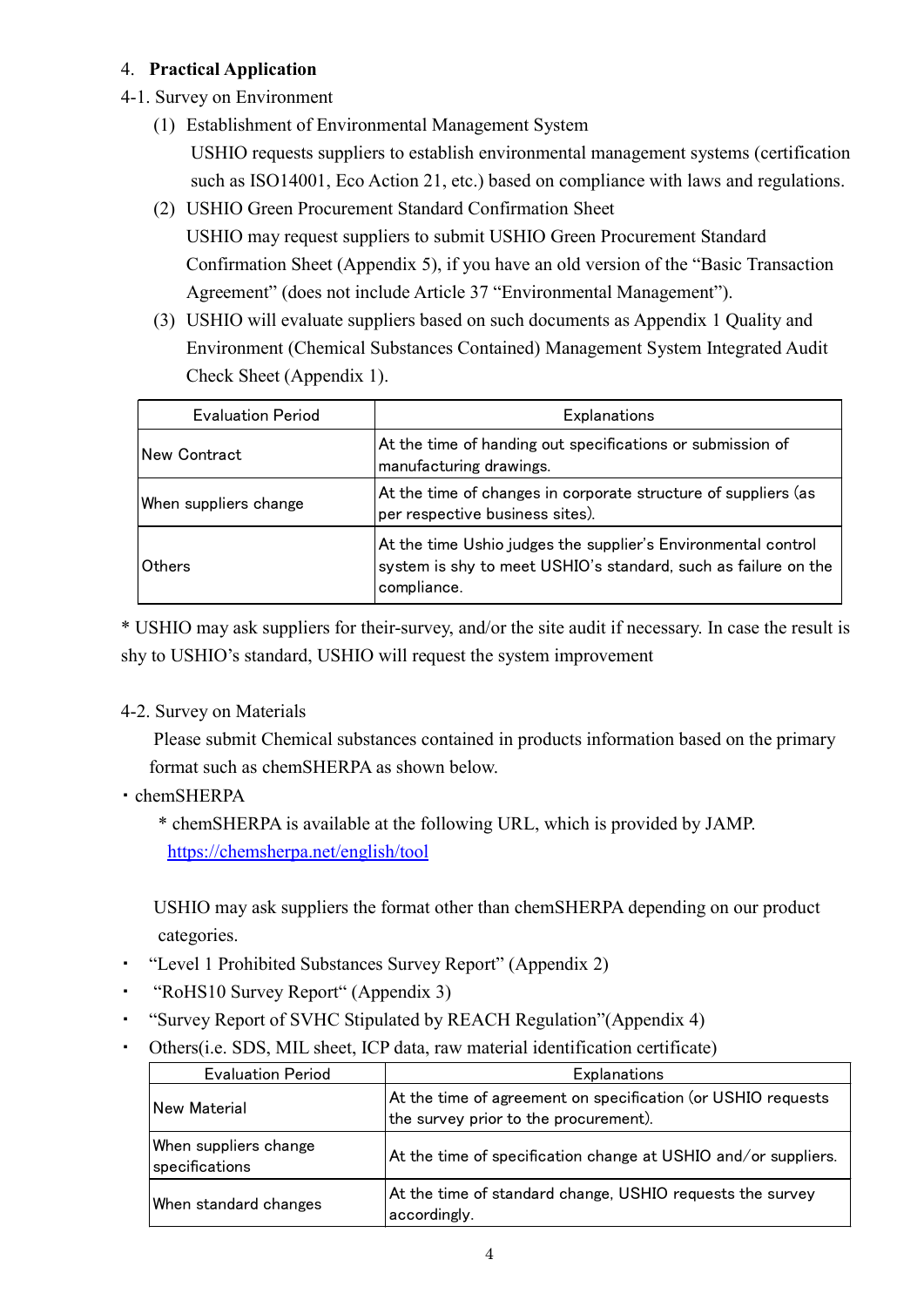#### 5. Additional Clause

- ・ Pertaining to the information you have provided, please specify details regarding your company's know-how and confidential matters.
- ・ The submitted results and other documents will be used internally by USHIO, and information pertaining to respective companies' know-how and confidential matters will not be disclosed externally except upon mutual agreement or request by public authorities to submit such information.
- ・ These standards conform to JAMP guidelines. They will be revised according to amendments to the respective guidelines and changes in the social situation and other circumstances.
- ・ The Green Procurement Standards are subject to change without prior notice. Please refer to USHIO's website for the latest version of the standards.
- ・ In case laws and regulations change or customer requests, USHIO may separately specify a format to fill in and conduct a survey.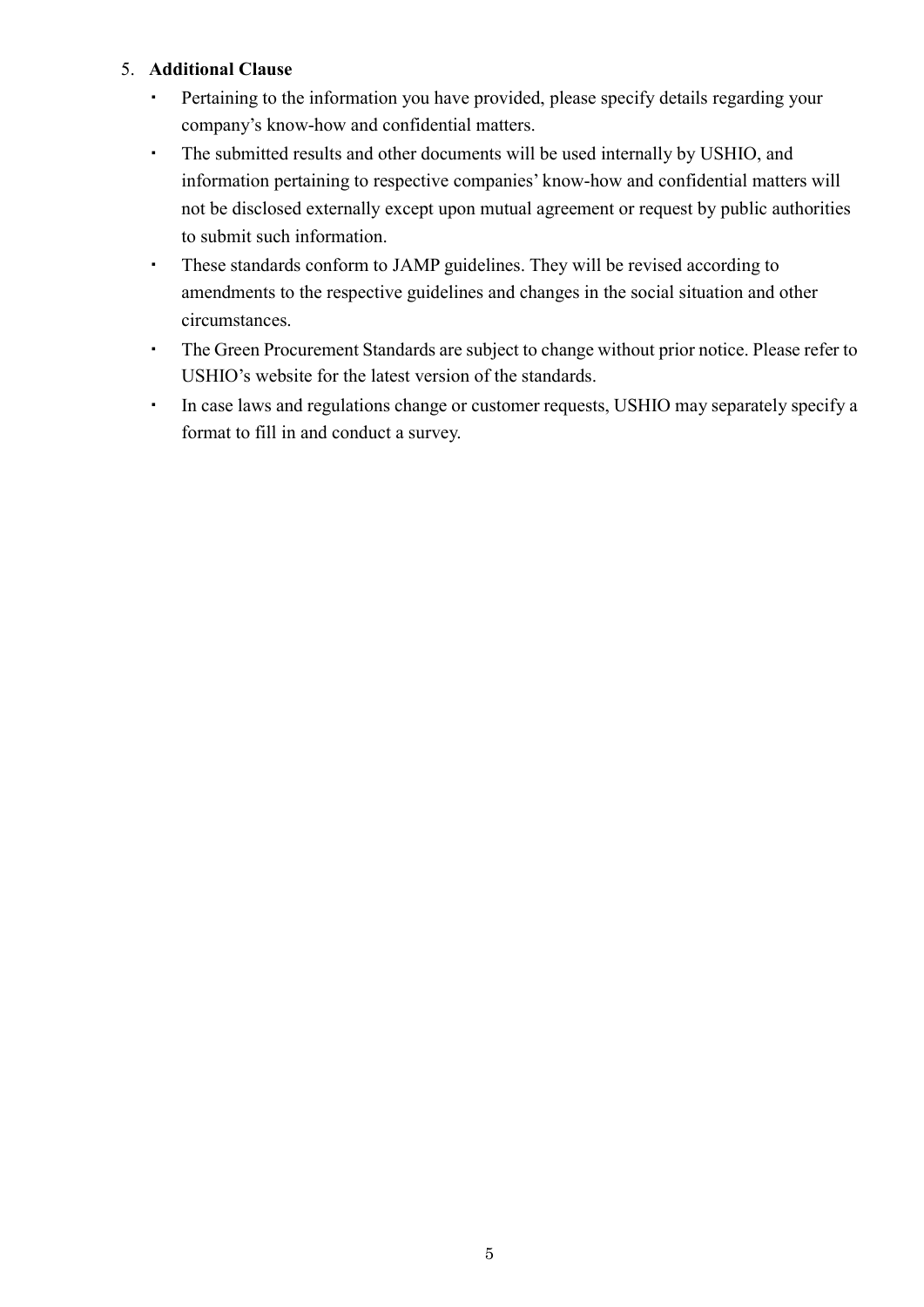# Revision History

| No.         | Date of<br>revision | Details of revisions                                                                                                                                                                                                                                                                                                                                                                                                                                                                                                                                                                                                                                                                                                                                                                                                  |
|-------------|---------------------|-----------------------------------------------------------------------------------------------------------------------------------------------------------------------------------------------------------------------------------------------------------------------------------------------------------------------------------------------------------------------------------------------------------------------------------------------------------------------------------------------------------------------------------------------------------------------------------------------------------------------------------------------------------------------------------------------------------------------------------------------------------------------------------------------------------------------|
| Version 1   | December<br>2006    | First version formulated                                                                                                                                                                                                                                                                                                                                                                                                                                                                                                                                                                                                                                                                                                                                                                                              |
| Version 2   | March<br>2010       | In response to the changes in laws and regulations, such chemical<br>substances as perfluorooctane sulfonate and benzotriazole were newly<br>added. In addition, SVHCs (substances of very high concern) stipulated<br>by the REACH Regulation were added as substances that require survey.<br>To ensure commonality and convenience, the survey formats created by<br>the Japan Green Procurement Survey Standardization Initiative<br>(JGPSSI) and Joint Article Management Promotion-consortium (JAMP)<br>have been adopted.<br>6. Survey and Approval of Materials<br>(1) "Non-use Certificate Guarantee of Prohibited Chemical<br>Substances" revised<br>(2) "Chemical Substance Content Survey" changed<br>Supplement 1 Chemical Substance Control Level Classification Table<br>updated from Ver. 4 to Ver. 5 |
| Version 3   | April<br>2012       | Integration of an investigation format<br>(Appendix 3 Chemical Substance Survey Form and the JGP format were<br>unified into AIS.)<br>The number indicating versions shown in a format was deleted.<br>(Please check the website for the latest version.)<br>"Chemical Substance Content Survey" changed<br>Supplement 1 Chemical Substance Control Level Classification Table<br>updated from Ver. 5 to Ver. 6.                                                                                                                                                                                                                                                                                                                                                                                                      |
| Version 4   | November<br>2014    | 9. Evaluation period revised<br>10. The revision of the Green Procurement Standards as well as the cases<br>where formats are separately specified were added to the Additional<br>Clause.                                                                                                                                                                                                                                                                                                                                                                                                                                                                                                                                                                                                                            |
| Version 5   | December<br>2017    | Switched to chemSHERPA from AIS.<br>Updated related words accordingly.                                                                                                                                                                                                                                                                                                                                                                                                                                                                                                                                                                                                                                                                                                                                                |
| Version $6$ | May<br>2018         | Accepting Non-chemSHERPA format depending on product categories.                                                                                                                                                                                                                                                                                                                                                                                                                                                                                                                                                                                                                                                                                                                                                      |
| Version 7   | November<br>2018    | Phthalic Acids added to RoHS Regulations (RoHS 10).<br>Revised survey format accordingly, such as Format 1, Appendix 1<br>Quality and Environment (Chemical Substances Contained)<br>Management System Integrated Audit Check Sheet.                                                                                                                                                                                                                                                                                                                                                                                                                                                                                                                                                                                  |
| Version 8   | December<br>2019    | • Added 4-1(2) "USHIO Green Procurement Standard Confirmation<br>Sheet" submission.<br>• Deleted "Instructions for chemSHERPA" (Supplement 2)<br>• Updated Chemical Substance Control Level Classification Table from<br>Ver. 8 to Ver. 9.                                                                                                                                                                                                                                                                                                                                                                                                                                                                                                                                                                            |
| Version 9   | December<br>2021    | · Revised " Chemical Substance Control Level Classification Table"<br>from Ver.9 to Ver.10 by adding TSCA and PFCAs to Prohibited<br>substances.<br>. Revised to " Level 1 Prohibited Substances Survey Report " due to<br>addition of prohibited substances                                                                                                                                                                                                                                                                                                                                                                                                                                                                                                                                                          |